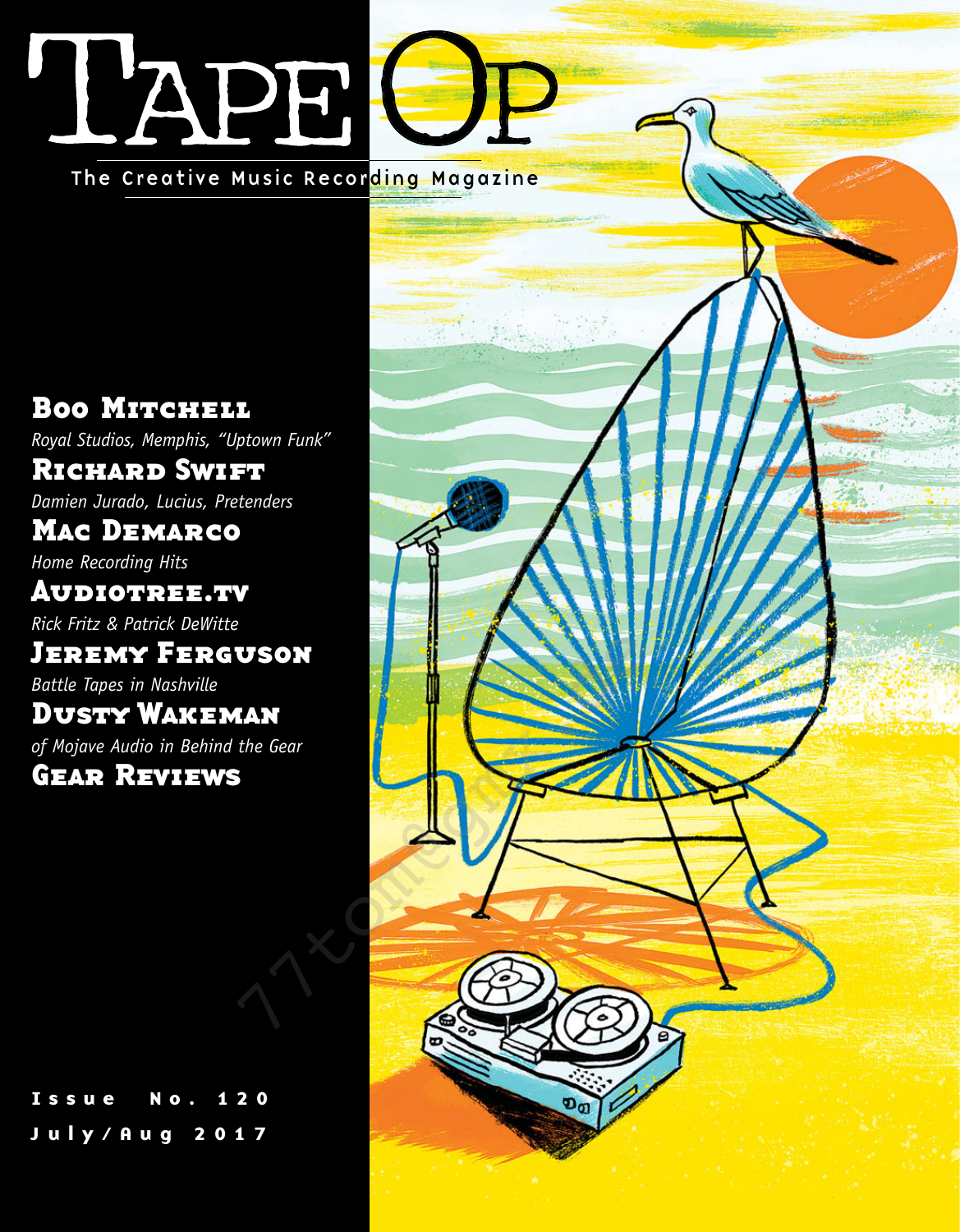AH: I very much prefer DB25s for multichannel I/O over individual connectors. And I love how the eight mic inputs of the *Red 8Pre* are on a single DB25 instead of individual XLRs, because I was able to connect the *Red 8Pre* to my mic-level patchbay in a matter of seconds. Same with the rest of the I/O to my line-level patchbay. Moreover, if I were using the *Red 8Pre* for remote recording, I'd purchase a DB25-XLR rack panel for connecting mics — one that I could move to the front or to the rear of the rack, or even to another rack, as needed. Given how much I/O and routing capability is built into the 1RU-height chassis, I strongly believe that DB25 connectors are the right choice.

With that said, I found it extremely frustrating that the line input channels are divided up in standard banks of 1–8 and 9–16 across DB25s, while the outputs go 1–2 TRS, then 3–10 and 11-18 DB25. This means that if you have a DB25 equipped patchbay and you use standard DB25 snakes, your input and output channels won't line up vertically — unless you opt for custom-made cables. [Fortunately, Focusrite Control 2.1.7, released after I wrote this, allows reassignment of line-level I/O to address this very issue.] I also found it mildly annoying that the analog input and output levels have different calibrations, presumably to reduce the chance of overloading the inputs during loopbacks. In Cubase, I can set send/return levels individually for analog inserts, but that functionality is missing in Pro Tools, which makes A/B'ing analog inserts difficult. For me, the odd channel-banking and mismatched I/O calibration are the two lone defects in the *Red 8Pre*'s otherwise ideal I/O.

**NM**: The DB25 channel assignments didn't bite my arse. I was using DB25-XLR breakouts where necessary. If I'm not mixing on a full-sized desk, I'm usually in-the-box, and I don't often use analog inserts on individual channels in-the-box. So, from where I stood, all of the analog I/O was easy to work with, and very flexible. I will mention that I am very much looking forward to Focusrite adding Ethernet-based remote control and I/O mapping of the Red Range interfaces to the RedNet Control application (versus Focusrite Control), for systems that lack Thunderbolt or are too far away.

At the end of the day, the *Red 4Pre* does exactly what it says on the tin, and it's amazing with DigiLink, Thunderbolt, and Dante — making it one of the most flexible interfaces I've used. It's really future-proof. And the bottom line is that it sounds great.

**AH**: We should also mention that the Softube Time & Tone plug-in bundle, and the Focusrite Red 2 and 3 plug-in suites come free with both Red Range devices. Plus, registered owners of Focusrite hardware receive monthly offers for free or heavily discounted plug-ins from the likes of FabFilter, Eventide, Sound Radix, iZotope, Softube, etc. There's a lot to love here with the Focusrite *Red 4Pre* and *Red 8Pre* — great user interface; impressive sound; solid build; flexible I/O and routing; remote control; interfacing through DigiLink, Thunderbolt, and Dante; and access to first-class plug-ins.

I think Neil said it best when he called the *Red 4Pre* "future-proof." In my opinion, Focusrite is making the most forward-looking recording interfaces available today. Even Pro Tools | HD users tied to the past (whether they know it or not) can take a step forward in time by investing in a Red Range interface — one that will not only upgrade the sound of their systems today, but will also allow effortless expansion in the future. *(Red 4Pre \$2,499.99, Red 8Pre \$3,499.99; [www.focusrite.com\)](http://www.focusrite.com)*

*–AH & Neil Mclellan [<www.neilmclellan.rocks>](http://www.neilmclellan.rocks)*

## Kii Audio *Kii THREE active monitors & Kii CONTROL monitor controller*

This powered monitor incorporates the most impressive speaker technology I have ever experienced. It's a real game changer. The *Kii THREE*'s dispersion pattern is cardioid, even at the lower end of the frequency spectrum, where reflections from nearby wall/floor/ceiling surfaces normally wreak havoc to frequency and time–domain response. A single *Kii THREE* utilizes six drivers and six built-in Class D amplifiers (1,500 W total), while its enclosure remains compact enough so that a pair of Kiis fits easily on top of a meter bridge or on stands behind the desk. Advanced DSP algorithms do clever things with the *Kii THREE*'s array of drivers (some of which face to the side and some to the rear) in order to focus the sound in front of the speaker, while simultaneously optimizing the speaker's impulse response. My ears and my measurement mic confirm how incredibly effective Kii's technology is. For me, listening to the *Kii THREE* for the first time wasn't a case of it sounding a little bit better (or different) than anything else. On the contrary, it was a full-blown, holy-tmesis-cow moment.

Before we go on, take a seat, so I can tell you how much this speaker costs — \$11,495 per pair. Now, let me explain why this price might very well be reasonable — once you factor in potential savings in other areas of your budget. To do that, let's start by talking first about the detrimental effects of speaker-boundary interference.

Sound waves that emanate from speakers in an untreated room will reflect off the room's surfaces. When this happens, certain frequencies will be reinforced while other frequencies will be attenuated when the direct and reflected waves combine. The results are a frequency response with peaks and deep valleys, and smearing of transients due to multipathinduced delays. The two most common solutions? Treat the room to absorb reflections, and position the speakers to minimize points of reflection. That's why professionally of my room, so I had the opportunity to pull down most of designed control rooms have carefully chosen dimensions/angles, strategically integrated acoustic treatment, and soffit-mounted speakers. Many of us don't have the luxury of working in such rooms, so instead, we place our speakers in a listening triangle, mount acoustic treatment on our walls, and call it a day. Unfortunately, most freestanding speakers radiate sound in an omnidirectional or near-omni pattern at lower-midrange and bass frequencies; and these same frequencies are the most difficult to treat. This means that lower-frequency waves are bouncing off more surfaces, and therefore, monitoring accuracy suffers most in the lows. Have you ever wondered why the lower-midrange and bass elements of your mixes don't translate to other rooms as well as other elements do? This could be why. The measure of the boom to about perflection, and persident the peakers to the meth-based emotic points of reflection. That's why professionally of the simulation of the simulation of the speeds of the control), for desig

If you've never taken high-resolution acoustic measurements of your room, set aside 10 minutes to try the following exercise. Pull up your favorite signal-generator plugin and output a sine wave to one of your speakers. While sitting at mix position, sweep the frequency of the sine wave very slowly from 20–500 Hz, and listen for changes in volume. (You can even automate this sweep if you want to get fancy.) You'll hear peaks and nulls resulting from room modes, speaker-boundary interference, and even listener-boundary interference. Now, move your speaker a couple of feet to another position, and try it again. Fascinating, right? Unless your room is perfectly treated, you'll hear specific frequencies drop so low in volume that they almost disappear. When you move your speaker, some of those frequencies will change due

to the quarter-wavelength distances to the walls changing. When you do this test, note that the most problematic area of the spectrum is down low, which again is where conventional speakers radiate in all directions and boundary reflections are hardest to mitigate.

That brings us back to the *Kii THREE*. This is the first freestanding speaker that I've heard that has a cardioid output pattern that is wideband — even down to 60 Hz, according to my measurements. Additionally, Kii employs DSP-based phase-response correction and a current-drive amplification scheme to reduce intermodulation distortion. I first heard about Kii's unique approach when I read a review in *Sound On Sound* <www.soundonsound.com> authored by Phil Ward. In addition to being a great writer professionally (his personal blog is excellent too), Phil was a speaker design manager for several manufacturers — so he knows his stuff. His analysis of the Kii technology is definitely worth reading (and it's now freely available, even if you aren't an *SOS* subscriber). Soon after seeing Phil's review, Grace Design [*Tape Op* #61] contacted me, not only to tell me about their new distribution partnership with Kii, but also to give me the opportunity to demo the *Kii THREE* in my own studio. I quickly said, "Yes!"

When I set aside my HEDD Type 30 monitors [*Tape Op* #118] and ADAM Sub12 subwoofer [#69] to listen to the Kii speakers for the first time, I honestly said "Whoa!" out loud to myself. The imaging I heard from the Kiis was almost as sharp and as clear as what I would expect from headphones; except with the Kiis, the soundstage was *in front* and *around* me — not just constrained to the space between my ears. Importantly, there was still a sense of natural ambience (something that's often lost to me when listening on headphones) because there was still room reverberation to be heard — except that the reverb sounded tight and controlled. It was as if my room had gotten the perfect virtual acoustic-treatment makeover, and the speakers were no longer fighting the room.

Serendipitously, I was about to embark on a *real* makeover the acoustic treatment behind and to the sides of the speakers. Pressure-based resonant-panel bass traps, velocitybased traps, active bass traps, and broadband absorbers covering over 200 sq ft of area — were removed, leaving the nearby walls, corners, and floor surfaces bare.

When I fired up the pair of *Kii THREE*s again, I was blown away a second time. Incredibly, the speakers *still* sounded amazing, despite being surrounded by untreated surfaces; and the imaging was *still* beyond reproach — better than I've heard from any other speakers in my *treated* room. Importantly, the bass and lower-midrange response remained surprisingly even too. I swapped in my HEDD Type 30 as well as my PreSonus Sceptre S8 [*Tape Op* #99] speakers to confirm that what I was hearing from the *Kii THREE* was indeed something special. I also used this opportunity to take comprehensive measurements with my Cross·Spectrum Labs calibrated mic [*Tape Op* #96].

Surrounded by untreated walls, the frequency responses measured at mix position from the HEDD and PreSonus speakers exhibited huge swings. At 72 Hz in particular, there was a 30 dB null due to the quarter-wavelength cancellation corresponding to a 4 ft distance between speaker and wall. With the Kii speaker placed in the same position, the null measured only 5 dB deep. In fact, the frequency response of the *Kii THREE*, despite the untreated surfaces surrounding it, deviated by at most  $\pm$ 5 dB from 32 Hz to 30 kHz  $-$  with far less bass and lower-midrange resonance displayed in the waterfall plots, compared to the other speakers. Anyone who has spent time measuring in-room frequency responses would